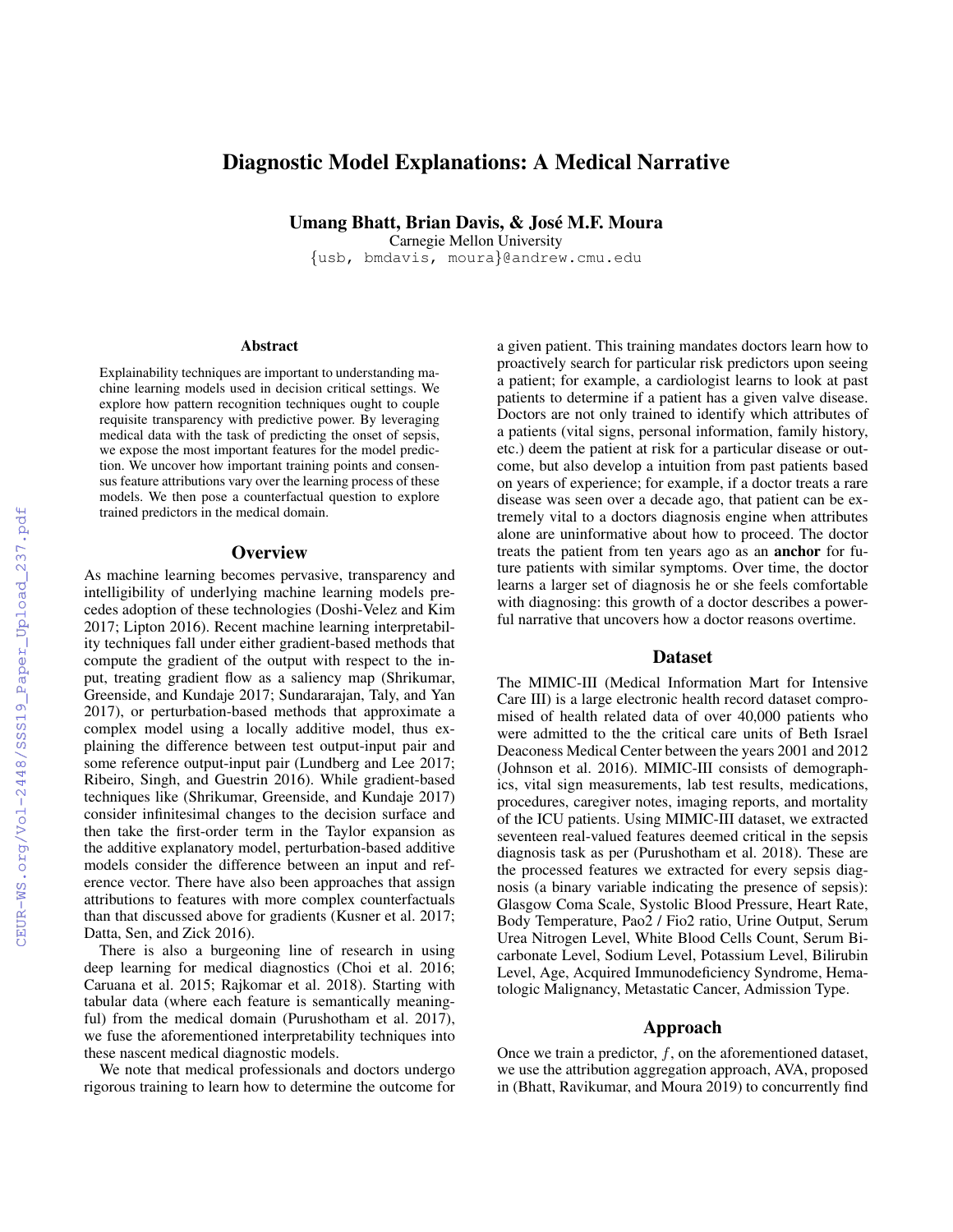influential patients and the features that were important to sepsis diagnoses in the test set. First let us introduce some notation. Let  $x \in R^d$  be a datapoint's feature vector where the  $x_i \in R$  is a specific feature of this datapoint. Let  $\mathcal{D} = \{x^{(j)}\}_{j=1}^N$  represent the training datapoints, where  $\mathcal{D} \in R^{d \times N}$  is the entire training set in matrix form with  $\mathcal{D}_{i,j} = x_i^{(j)}$ . Let f be the learned predictor we wish to explain. Using the tractable approximation derived in (Koh and Liang 2017), we define the influence weight,  $\rho_i$  of training point,  $x^{(j)}$ , on a test point,  $x_{\text{test}}$  as:

$$
\rho_j = \mathcal{I}_{\text{up}, \text{loss}}(x^{(j)}, x_{\text{test}}) = \frac{d}{d\epsilon} \mathcal{L}(f_{\epsilon, x^{(j)}}, x_{\text{test}})\big|_{\epsilon=0}
$$

Next, we find the feature attribution of  $x_{\text{test}}$  via an explanation function  $g$ . Suppose we let  $g$  be a Shapley Value attribution from classical game theory and from (Lundberg and Lee 2017), then we find that attribution of the  $i<sup>th</sup>$  feature of point  $x$  is given by the Shapley value, which is the sum of the contributions to f for the  $i^{th}$  feature in all possible subsets S of the features F given by, where  $R = \left(\frac{|S|!(|F|-|S|-1)!}{|F|!}\right)$  $\frac{|-|S|-1)!}{|F|!}$ :

$$
g_i(x) = \sum_{S \subseteq F \setminus \{i\}} R(f_{S \cup \{i\}}(x_{S \cup \{i\}}) - f_S(x_S))
$$

If we let  $g$  be be gradient-based attribution from (Sundararajan, Taly, and Yan 2017), we find that attribution of the  $i^{th}$ feature of point x is given by the gradient of  $f(x)$  along the  $i^{th}$  dimension of x with respect to a baseline  $\bar{x}$ .

$$
g_i(x) = (x_i - \bar{x}_i) \int_{\alpha=0}^1 \frac{\partial f(\bar{x} + \alpha(x - \bar{x}))}{\partial x_i} d\alpha
$$

Using the aggregation methodology from AVA, we aggregate the attributions for past patients (training set) to explain model predictions for new patients (test set). For a given test set example, we provide an aggregate feature attribution to explain why the given prediction was made. Aggregate feature attribution can be found via the weighted variants of AVA from the original paper or via rank aggregation techniques like Borda Count and Markov Chain aggregation. We then provide the most important patient from the previously seen patients. We find this important patient,  $x_{imp}$ , as follows.

$$
x_{imp} = \underset{x^{(j)} \in \mathcal{D}}{\arg \max} \rho_j
$$

We are interested in how over time different training points become more or less influential to the retrained predictor. To be concrete, to make a prediction on Day 10, the doctor can use a patient she saw on Day 5. After "retraining" her internal predictor that day, she can now use the patients from Day 10 to explain and predict patients on subsequent days. The influential anchors in the training data change as a function of time; therefore, model explanations capture how different patients serve as anchors based on the exhaustiveness of the predictor's training set. We are also interested in understanding how the predictor deals with *unknown unknowns* that lie in an uncharted portion of the feature space. The predictor might not be confident about its predictions in a given region, but as more training data is added, the predictor may

be able to learn about a particular region unbeknownst to it a few time steps ago. Note: we do NOT make any assumptions about the model class of  $f$ . We assume black box access to the predictor we wish to explain.

## Experimentation

We first create different candidate feed-forward models to be explained and then train them on the aforementioned sepsis data set. We varied the depth of the models from 1 to 3 hidden layers, with ReLU or Sigmoid activations, trained with the ADAM optimizer and cross-entropy loss. To explain the model, we use SHAP, IG, and various proposed techniques ( $W_{\text{SHAP}}$  is the AVA weighted SHAP technique,  $W_{\text{IG}}$  is the AVA weighted IG technique,  $\mathcal{M}_{IG}$  is Markovian aggregation with IG attribution,  $M<sub>SHAP</sub>$  is Markovian aggregation with SHAP attribution,  $B_{IG}$  is Borda aggregation with IG attribution,  $B<sub>SHAP</sub>$  is Borda aggregation with SHAP attribution). We report recall of a decision tree's *gold set* averaged over all the test instances of the sepsis dataset in Table 1, as done in (Ribeiro, Singh, and Guestrin 2016). For these experiments, we fix  $k$  to be five, use the mean values of the training input as the region of perturbation for SHAP, and use the aforementioned greedy technique to determine  $m$  to be five. Note random attribution will recall  $m/d$ , where d is the total number of features; for these experiments, random attribution will have a recall of 13%.

## $m$ -Sensitivity

We also run experiments where we analyze how gold set recall changes as a function of  $m$ , the size of a gold set. If  $m = d$ , then all attribution techniques, including random, will have  $100\%$  recall. In Figure 1, we see that all attributions (other than random) recall a high percentage of the important features. As such for all following experiments we set  $m$  to 5.

## Expectation over Explanations

We cannot declare the absolute feature attribution for any arbitrary test point. We therefore aim to see how our methods perform in expectation by iterating 1000 times to find a probability distribution over the rank of the explanation algorithms. We used gold set recall to rank every method on every iteration, keep the ordinal position of each method, and iterate. For every iteration, we sample 100 points at random with replacement: we find explanations for those points using every single method in question. After 1000 iterations, we can then say with 55% probability weighted aggregation with SHAP attribution yields the best explanation (in the first position) and with 44% probability Markovian aggregation with SHAP attribution yields the best explanation. Interestingly, Markovian aggregation with SHAP attribution appears in the top two positions 99.5% of the time, while weighted aggregation with SHAP attribution appears only 94.3% of the time. A graph of the distribution for each method can be found in Figure 2.

For every iteration of every method, we can also keep track of the position of each feature. This gives us a probability distribution of rankings for each feature, which gives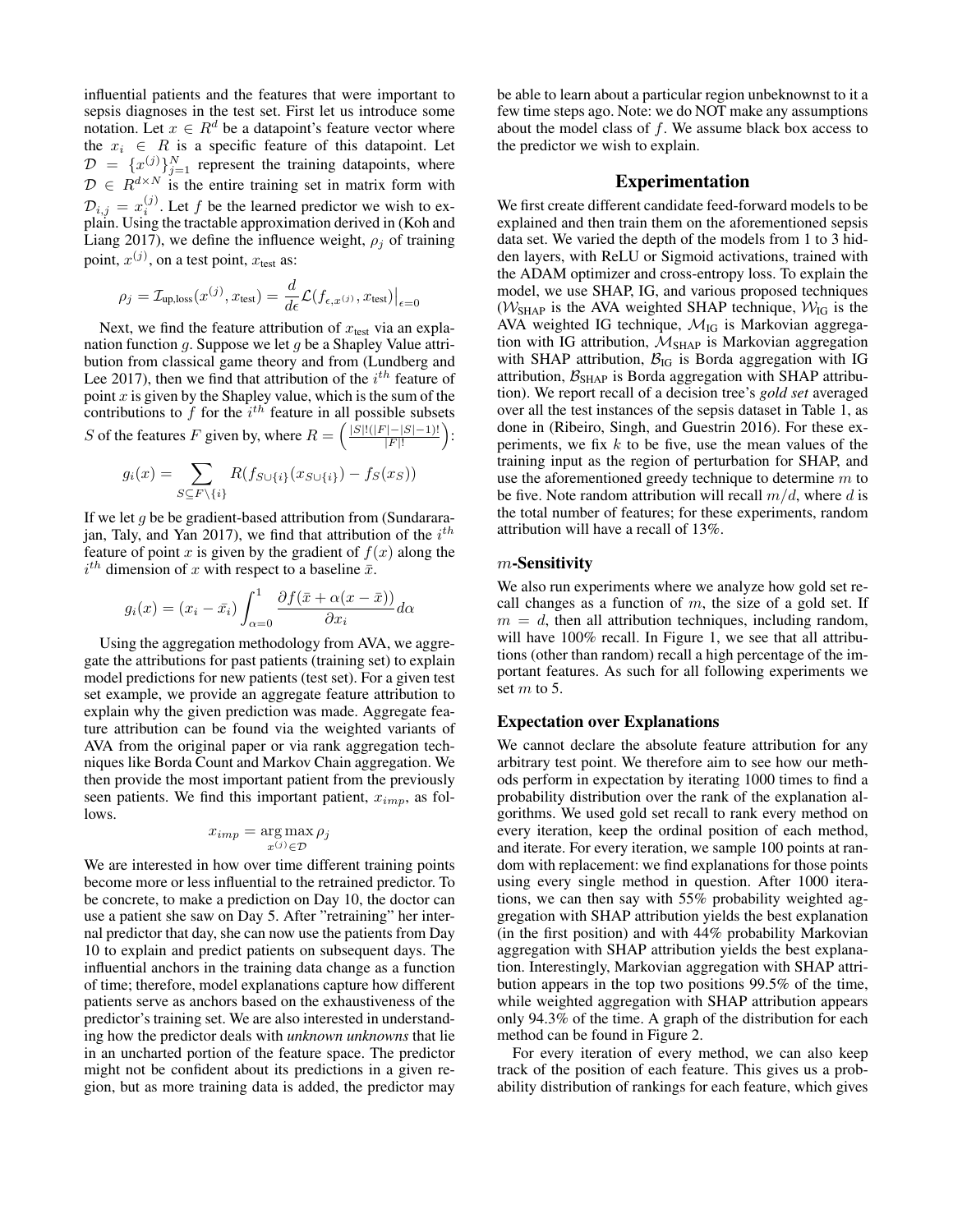| MODEL      | <b>ACCURACY</b> | SHAP | ΙG | $\mathcal{W}_{\rm SHAP}$ | $\mathcal{W}_{\text{IG}}$ | $B_{SHAP}$ | $\mathcal{B}_{\text{IG}}$ | Mshap. | $\mathcal{M}$ IG |
|------------|-----------------|------|----|--------------------------|---------------------------|------------|---------------------------|--------|------------------|
| 1-SIGMOID  | 85.3            | 60   | 29 | 68                       | 37                        | 65         | 26                        | 67     | 31               |
| 1-RELU     | 82.8            | 62   | 33 | 69                       | 47                        | 65         | 37                        | 69     | 38               |
| 2-SIGMOID  | 86.7            | 61   | 34 | 75                       | 41                        | 73         | 75                        | 76     | 40               |
| $2$ -Relli | 87.2            | 55   | 35 | 64                       | 35                        | 60         | 30                        | 62     | 33               |
| 3-SIGMOID  | 83              | 64   | 31 | 68                       | 41                        | 67         | 29                        | 71     | 31               |
| 3-RELU     | 87              | 55   | 38 | 65                       | 48                        | 57         | 44                        | 64     | 43               |

Table 1: Gold set recall on important features from an interpretable classifier to explain models trained on the sepsis dataset



Figure 1: m-Sensitivity for the sepsis dataset for different models trained with the ADAM optimizer (a) recall for 2 Hidden Layer Sigmoid model (b) recall for 2 Hidden Layer ReLU model

us better insight into how important features are in expectation. In Figure 3, we find that sofa and sepsis cdc appear in the top position of importance among all explanations most often: this is expected because both are highly correlated with the onset of sepsis. Simultaneously, as a sanity check, we find the race (e.g. hispanic) does not matter (appears at a lower rank) in expectation for all explanations; therefore, the top model learns not to correlate race and sepsis.

## Counterfactual Intuition

It is instructive to consider the counterfactual entailed in temporal explanations. Feature attribution techniques like (Sundararajan, Taly, and Yan 2017) calculate attribution by finding the partial derivative of the output with respect to every input feature (Ancona et al. 2018). One perspective of this is as a counterfactual of how perturbing the  $j$ -th input infinitesimally would perturb the learnt predictor  $f$ . Indeed, such counterfactual intuition allows humans to intuit about



Figure 2: Representative Distribution of Methods Ranks



Figure 3: Feature rank distribution for race hispanic, sepsis cdc, and sofa (left to right)